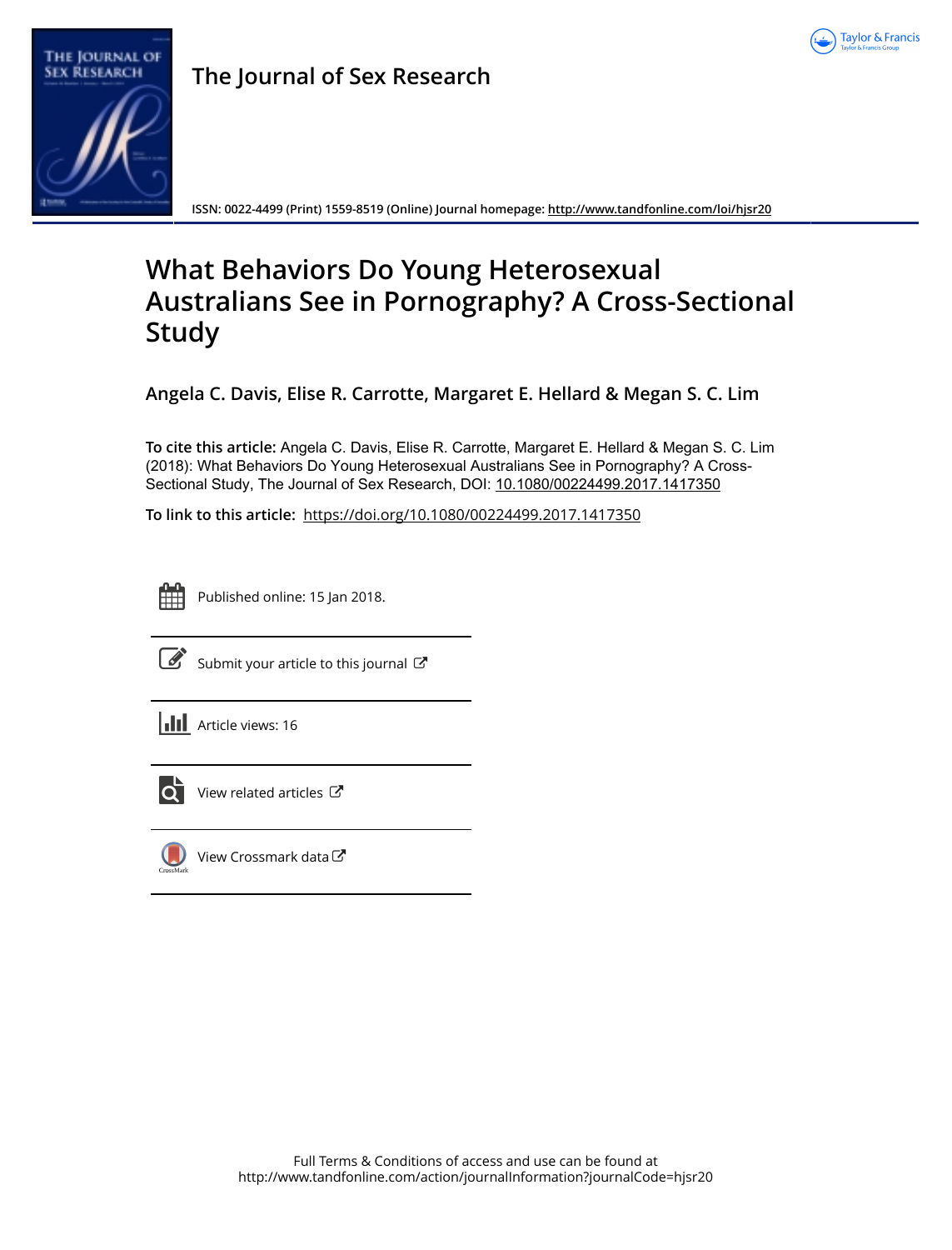

# What Behaviors Do Young Heterosexual Australians See in Pornography? A Cross-Sectional Study

#### Angela C. Davis

Burnet Institute, Melbourne, Victoria, Australia; and School of Population Health and Preventive Medicine, Monash University, Melbourne, Victoria, Australia

# Elise R. Carrotte

Burnet Institute, Melbourne, Victoria, Australia

## Margaret E. Hellard

Burnet Institute, Melbourne, Victoria, Australia; and School of Population Health and Preventive Medicine, Monash University, Melbourne, Victoria, Australia

## Megan S. C. Lim

Burnet Institute, Melbourne, Victoria, Australia; School of Population Health and Preventive Medicine, Monash University, Melbourne, Victoria, Australia; and Melbourne School of Population and Global Health, The University of Melbourne, Victoria, Australia

This study investigated how frequently a group of young heterosexual Australians (ages 15 to 29) saw a range of behaviors represented in pornography over the previous 12 months. Participants were recruited to an anonymous online survey. Those who reported having viewed pornography in the past 12 months ( $n = 517$ ) indicated how frequently they saw each of a list of 17 behaviors when they watched pornography in the past 12 months. Men's pleasure (83%) was seen frequently by the highest proportion of young people surveyed, followed by a man being portrayed as dominant (70%). Women were more likely to report frequently seeing violence toward a woman ( $p < 0.01$ ). Men were more likely to report frequently seeing heterosexual anal sex ( $p < 0.01$ ), ejaculation onto a woman's face ( $p < 0.01$ ), women portrayed as dominant  $(p < 0.01)$ , a man being called names or slurs  $(p < 0.01)$ , and violence toward a man that appears consensual ( $p < 0.01$ ). Younger age was significantly associated with frequently seeing women's pleasure ( $p < 0.05$ ), violence toward women which appeared consensual, and all types of violence ( $p \leq 0.01$ ). Older age was associated with frequently seeing men's pleasure  $(p < 0.01)$  and heterosexual anal sex  $(p < 0.05)$ . Our findings draw attention to the gendered ways that behaviors in pornography are seen and identified by young heterosexual audiences.

With the proliferation of smartphone technology, pornography is more accessible, anonymous, and diverse than ever. Pornography websites now service global audiences, with one popular content provider reporting more than 23 billion views of its free online videos in 2016 alone (Pornhub Insights, [2017](#page-10-0)). Cross-sectional research suggests that the median age of first intentional exposure to pornography is 13 years among men and 16 years among women, and that 81% of young men and 28% of young women ages 15 to 29 watch pornography at least weekly (Lim, Agius, Carrotte, Vella, & Hellard, [2017](#page-10-0)). Young people, who once had to buy or share print-based pornography

or DVDs, can now access an array of pornographic content with the click of a button on their smartphones (Horvath et al., [2016](#page-10-0)). This unprecedented access has changed not only when and how often young people access pornography but also the types of pornography available and the potential impact on young people of seeing behaviors represented in pornography on sociosexual development (Harkness, Mullan, & Blaszczynski, [2015](#page-10-0); Owens, Behun, Manning, & Reid, [2012](#page-10-0)).

#### Correlates of Pornography Use

Public health practitioners have become increasingly concerned that viewing behaviors like non–condom use, gender stereotypes, and violence in online pornography during critical

Correspondence should be addressed to Angela C. Davis, Burnet Institute, 85 Commercial Road, Melbourne, Australia. E-mail: angela. davis@burnet.edu.au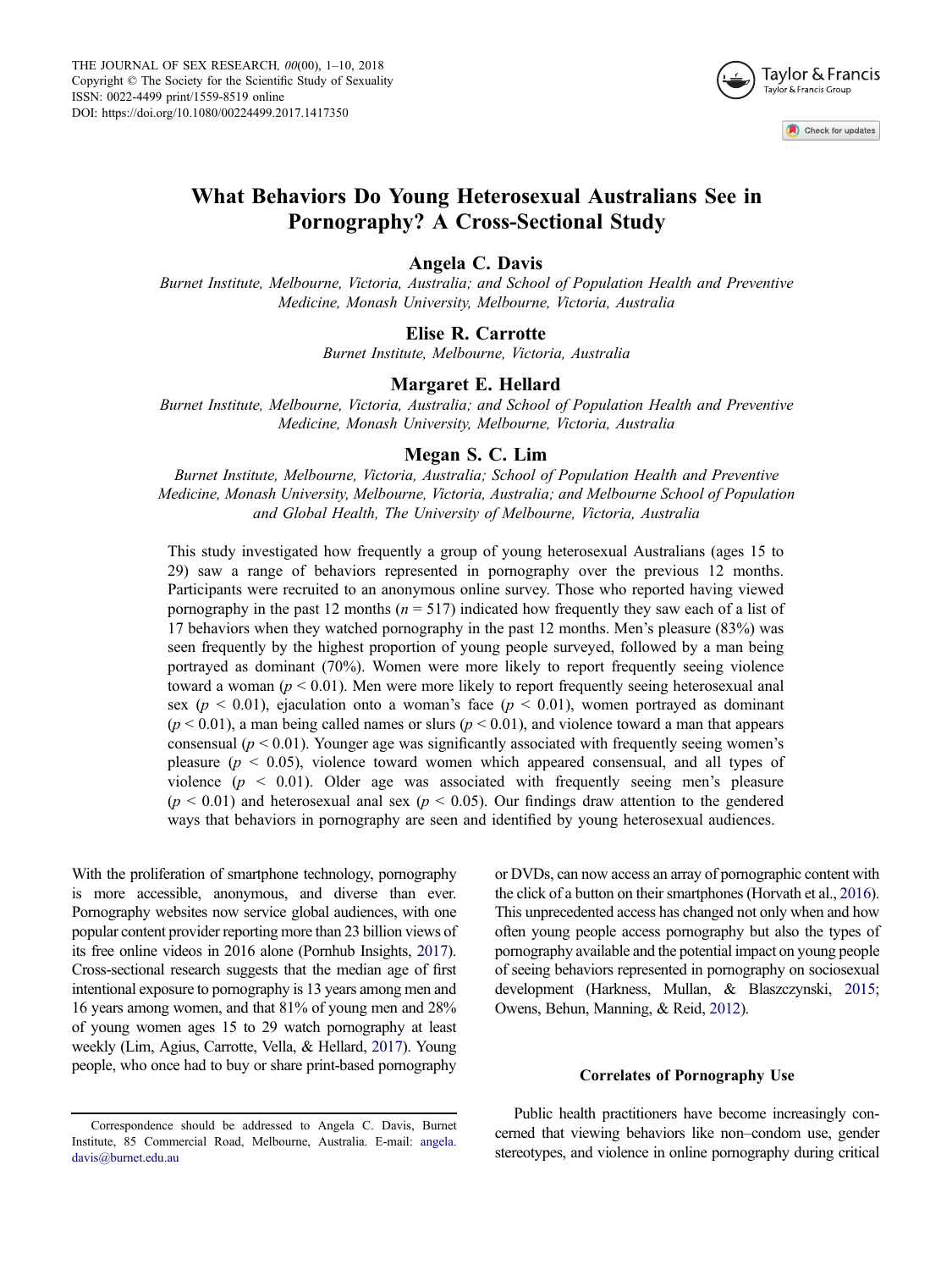stages of adolescent sociosexual development could normalize and promote these behaviors as acceptable and rewarding (Albury, [2014](#page-9-0); Lim, Carrotte, & Hellard, [2015](#page-10-0); Rothman, Kaczmarsky, Burke, Jansen, & Baughman, [2015\)](#page-10-0). Studies have shown associations between pornography exposure and sexual risk factors, including decreased age of first sexual experience and more lifetime sexual partners (Harkness et al., [2015;](#page-10-0) Ybarra, Strasburger, & Mitchell, [2014\)](#page-10-0). Much of the literature focuses on the effects of pornography on sex between men and women (Sun, Bridges, Johnason, & Ezzell, [2014](#page-10-0)), although viewing pornography depicting unprotected anal sex has been negatively associated with condom use among men who have sex with men (MSM) (Nelson et al., [2014](#page-10-0)). Exposure, particularly to violent pornography, has also been associated with sexual aggression and sexist attitudes among heterosexual populations, and cross-sectional studies have found links with relationship problems and depression (Bonino, Ciairano, Rabaglietti, & Cattelino, [2006](#page-9-0); Braun-Courville & Rojas, [2009;](#page-9-0) Brown & L'Engle, [2009](#page-9-0); Häggström-Nordin, Hanson, & Tydén, [2005](#page-9-0); Hald, Malamuth, & Yuen, [2010;](#page-10-0) Peter & Valkenburg, [2009;](#page-10-0) Ybarra et al., [2014\)](#page-10-0). However, the direction and strength of these associations remain unclear, and a causal relationship between pornography and negative health outcomes among young people is yet to be determined (Lim et al., [2015](#page-10-0)).

The potential effects of pornography on adolescent sexual behavior and gender attitudes are likely to be mediated by the viewers' preexisting ideas about gender, sex and sexuality, their sociodemographic characteristics, and importantly, the frequency and type of pornography viewed (Wright, [2013](#page-10-0), [2014](#page-10-0)). That is, young people's perceptions and interpretations of behaviors will influence how seeing these representations affects their attitudes and behaviors (Bandura, [2001;](#page-9-0) Wright, [2014](#page-10-0)). Despite these concerns and the dramatic increase in the amount of free Internet pornography available to young people, there is limited evidence characterizing young people's perceptions of the behaviors they see when they watch pornography and how frequently they see representations of violence and gender inequality.

#### Content of Pornography

To date, most research into the content of pornography has been conducted using media content analysis methodology to count and describe the behaviors depicted in a preselected sample of pornography (Jordan, Kunkel, Manganella, & Fishbein, [2009](#page-10-0)). These studies have focused on quantifying how frequently behaviors appear, by using a team of trained coders to view a selection of pornographic material and record the number of times behaviors occur according to predefined variables. Commonly studied behaviors include non–condom use, romance and affection, sexual pleasure, dominance, degradation, objectification, and aggression (e.g., Bridges, [2010](#page-9-0); Bridges, Wosnitzer, Scharrer, Sun, & Liberman, [2010](#page-9-0); Crabbe & Corlett, [2011](#page-9-0); Downing, Schrimshaw, Antebi, & Siegel, [2014;](#page-9-0) Gorman, Monk-Turner, & Fish, [2010](#page-9-0);

Klaassen & Peter, [2015;](#page-10-0) Lim et al., [2015;](#page-10-0) Mckee, [2005](#page-10-0); Vannier, Currie, & O'Sullivan, [2014](#page-10-0)).

The few content analyses of online pornographic videos have found gender inequality to be common in heterosexual pornography, with male actors four times as likely to be shown during orgasm as female actors (Klaassen & Peter, 2015) and limited representation of mutual satisfaction (Gorman et al., [2010\)](#page-9-0). According to these studies, male actors are more likely to be portrayed as dominant and female actors as submissive (Klaassen & Peter, 2015), and nearly half of all content analyzed showed female actors willing to perform whatever sex acts male actors desired (Gorman et al., [2010](#page-9-0)). Behaviors considered degrading have also been studied, including the "cum shot" (which involves one or more male actors ejaculating onto the face of a female actor), which was found in 45% of scenes analyzed in one study (Gorman et al., [2010\)](#page-9-0).

Evidence about the frequency of violence in pornography is less clear. Some research has reported very high levels of violence and aggression toward women (Bridges et al., [2010](#page-9-0)), while other studies have found that overt violence is rarely depicted (Gorman et al., [2010](#page-9-0); Vannier et al., [2014\)](#page-10-0). For example, a 2010 content analysis of pornographic DVDs found that nearly 88% of videos sampled contained at least some sort of physical violence, compared to a study of popular online pornography conducted in the same year, which found that violence was present in just 2% of the 45 videos sampled (Gorman et al., [2010](#page-9-0)). Similarly, a 2014 study of 100 free "teen" and "MILF" ("mother I'd like to fuck") online pornographic videos found that violence in the form of "sexual coercion" and "exploitation" was rare and suggested that this may be in part due to the fact that overtly violent themes are more likely to be found in specialized genres of pornography like "forced sex" or "hentai" (Gossett & Byrne, [2002;](#page-9-0) Vannier et al., [2014\)](#page-10-0). These findings suggest that while gender inequality is commonly represented in heterosexual pornography, violence toward women may be less frequent in mainstream online video content.

The lack of recent studies of online pornography, their inconsistent definitions of behavioral variables, and their limited scope compared to the availability of online pornography make it difficult to draw systematic conclusions from content analysis data about how frequently behaviors are depicted in pornography. Perhaps more importantly, with the sheer amount, diversity, and rapidly changing nature of free online pornography (Pornhub Insights, [2016\)](#page-10-0) and the variance in the way that audiences perceive behaviors (Bandura, [2001;](#page-9-0) Wright, [2013](#page-10-0), [2014](#page-10-0)), these studies are unable to accurately predict the behaviors that young people see when they watch pornography online or their frequency of seeing them (Klaassen & Peter, [2015\)](#page-10-0).

#### What Behaviors Do Young People See in Pornography?

There is limited research investigating the behaviors that young people see when they watch pornography. Most existing literature focuses on identifying social and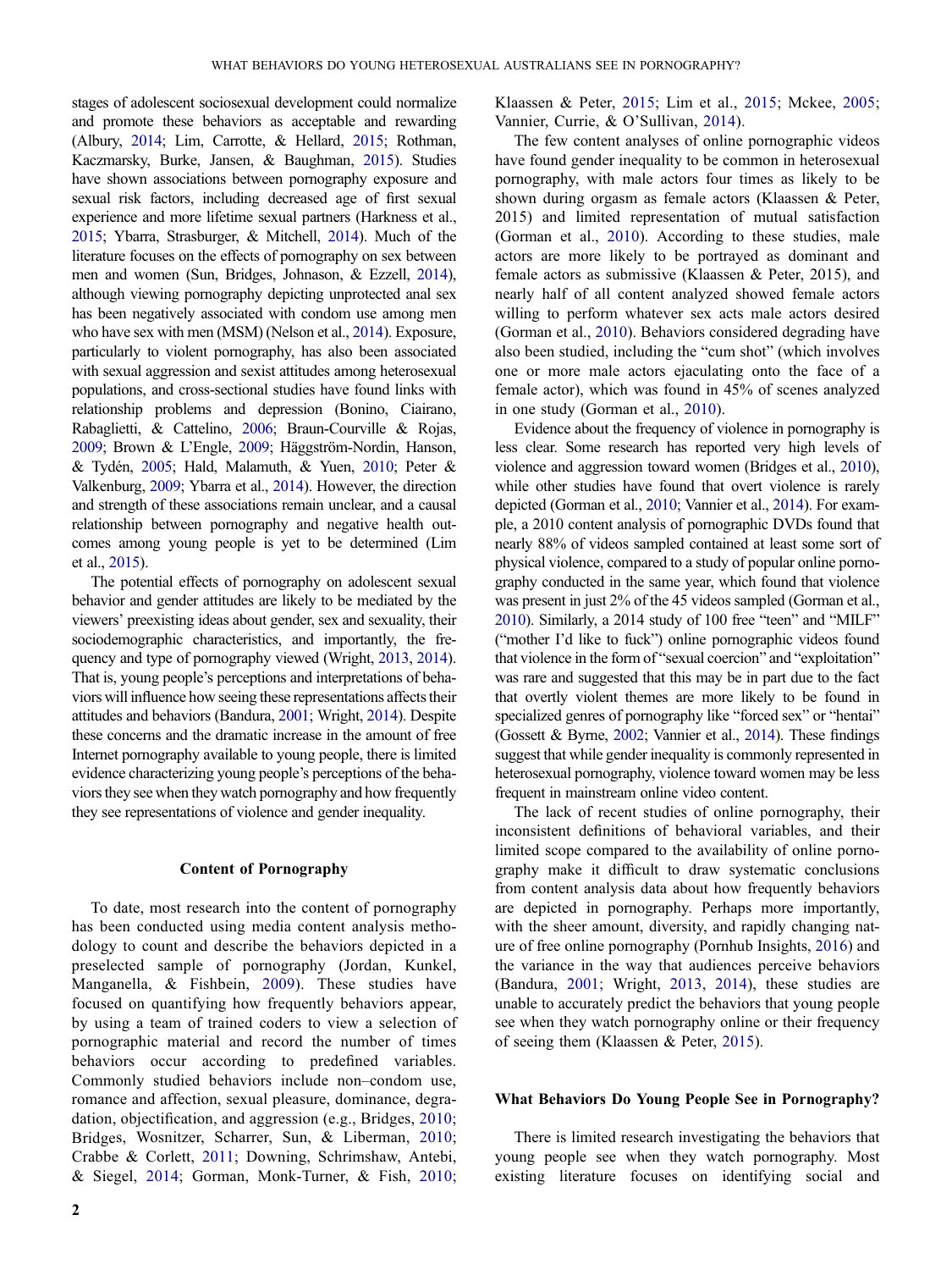demographic associations with prevalence of pornography exposure in general. These studies explore the age of first exposure and frequency of exposure rather than examining the prevalence of seeing specific behaviors and themes among groups of young people (Beyens, Vandenbosch, & Eggermont, [2014](#page-9-0); Bryant & Shim, [2008;](#page-9-0) Flood, [2007](#page-9-0); Peter & Valkenburg, [2011;](#page-10-0) Sabina, Wolak, & Finkelhor, [2008](#page-10-0); Vandenbosch, [2015;](#page-10-0) Vandenbosch & Peter, [2016\)](#page-10-0).

Some studies assessing adolescent exposure to particular types of pornography are beginning to emerge (e.g., Hald & Stulhofer, 2016; Romito & Beltramini, [2015](#page-10-0); Vandenbosch, [2015](#page-10-0)). One recent longitudinal study with Dutch adolescents ages 13 to 17 found that younger participants were more likely to watch romance and affection, and less likely to watch violence-themed pornography (Vandenbosch, [2015](#page-10-0)). A survey of Italian final-year high school students, which defined violent pornography as any violent items including rape, torture, violent sex, gang rape, killing, sex with children, and men urinating or ejaculating on women's faces, found that 45% of male and 19% of female students surveyed had ever seen violent pornography (Romito & Beltramini, [2015](#page-10-0)). They concluded that, overall, female students were significantly less likely to have seen violent-themed pornography. Recent qualitative research has highlighted concerns from young women that young men watch derogatory and violent pornography (Walker, Temple-Smith, Higgs, & Sanci, [2015](#page-10-0)).

Most previous studies have focused on trying to define and objectively measure exposure to behaviors without acknowledging the potential for young audiences to view the same behaviors yet perceive and interpret them differently. For example, something considered violent behavior by one young person may not be perceived as such by another. Defining and verifying exposure to what is subjectively "violence" may be an important methodological and theoretical task; however, so too is measuring and recording how frequently young people report seeing violence without trying to define or qualify what is or is not objectively violent behavior, or any other behavior for that matter. As health and education programs to address potential harms of pornography on young people continue to be planned and implemented, there is a clear need for more research into how young people perceive the behaviors they see (Hald & Stulhofer, 2016; Peter & Valkenburg, [2016](#page-10-0); Vandenbosch, [2015](#page-10-0)).

In this study we chose not to define any of these behaviors because our measure does not intend to provide definitive or objective rates of behaviors present in pornography or objectively measure how frequently predefined behaviors are seen by young people. Rather, based on the principles of receiver-oriented message analysis (ROMA) methodology (Austin, [2010\)](#page-9-0), which recognizes that media messages can be perceived differently by different people (Bandura, [2001](#page-9-0); Wright, [2014\)](#page-10-0), we aimed to establish how the young heterosexual people surveyed recognize and report on a range of behaviors that are represented in pornography (Bridges et al., [2010;](#page-9-0) Crabbe & Corlett, [2011](#page-9-0); Downing et al., [2014;](#page-9-0) Gorman et al., [2010](#page-9-0); Klaassen & Peter, [2015;](#page-10-0) Lim et al., [2015](#page-10-0); Mckee, [2005;](#page-10-0) Vannier et al., [2014](#page-10-0)). Because

this research investigated gender inequalities in depicted behaviors, which may differ between pornography aimed at heterosexual audiences and pornography aimed at, for example, gay men, only young people identifying as heterosexual were included in this analysis.

#### Study Overview

To meet the need for evidence in this area, the first aim of this study was to measure how frequently the young people we surveyed identify seeing a range of behaviors commonly represented in pornography, including romance/affection, violence, and dominance. The second aim was to explore gender inequality by examining difference in the frequency of seeing certain behaviors (e.g., men's pleasure compared to women's pleasure). The third aim was to examine whether gender and age of participants were predictors for reporting seeing these behaviors frequently. Based on current evidence about the types of behaviors depicted in online heterosexual pornography and antecedents for exposure type, the following was hypothesized:

H1: More participants will report frequently seeing romance/affection than violence.

H2: More participants will report frequently seeing violence and slurs aimed toward women than toward men.

H3: More participants will report frequently seeing men's pleasure and men's dominance than women's pleasure and women's dominance.

H4: More female participants and younger age participants will report seeing romance/affection frequently and fewer will report seeing violence/dominance frequently.

#### Method

#### Participants

The study was nested within the Burnet Institute's Sex, Drugs, and Rock and Roll (SDRR) survey, a repeat crosssectional online survey with a convenience sample of Victorians ages 15 to 29 (Carrotte, Vella, & Lim, [2015](#page-9-0)). In this study, participants were 15 to 29 years old and currently resided in Victoria, Australia. Inclusion criteria for age (15 to 29) was based on the preexisting annual survey which defined young people in these terms (Lim, Hellard, Aitken, & Hocking, [2007](#page-10-0)). During January to March 2016, participants were recruited via social media platforms, including paid advertisements on Facebook, targeting social media users who were 15 to 29 years old. Study authors contacted personal and professional networks to share the link to the online survey. Participants from prior Burnet Institute surveys who had consented to be contacted about future research were e-mailed. A notice was placed on the Burnet Institute Web site and Facebook page. And researchers contacted Facebook groups to advertise the survey (e.g., university student pages).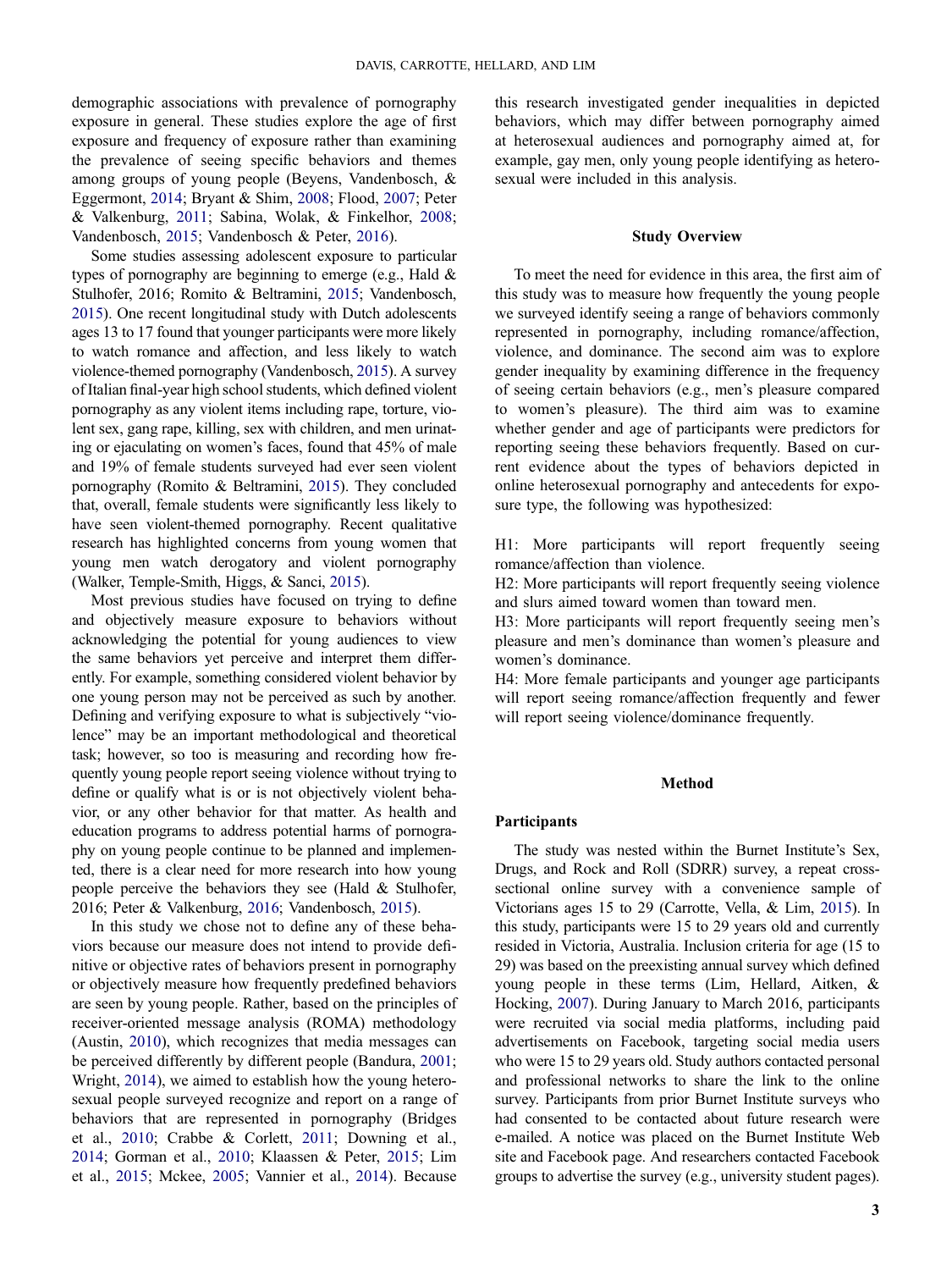The online survey was completed by 1,029 respondents (730 female, 278 male, 17 reporting other genders or combinations of gender identities), of whom 900 reported that they had ever viewed pornography and 871 had viewed intentionally in the past 12 months. Participants were included in the analysis if they had intentionally viewed pornography in the past 12 months, identified as heterosexual, and answered at least one question about the behaviors they had seen. In total, 517 respondents identified as heterosexual (320 female, 197 male) and responded to at least one question about exposure to types of behaviors they had seen in pornography during that time. Of those who had intentionally viewed pornography during this time, 92% of males and 53% of females reported watching at least monthly and almost all reported watching it alone (91%), followed by with a partner  $(8\%)$  or friend  $(0.5\%)$ . Characteristics of this sample are provided in Table 1.

#### Measures

Sociodemographic characteristics assessed included participant age (in years) and gender identity (male, female, trans male, trans female, nonbinary, genderqueer, don't wish to say), educational level (primary school, high school, undergraduate, postgraduate), sexual identity (heterosexual, gay/ homosexual/lesbian, bisexual, pansexual, asexual, queer,

| Table 1. |  | Respondent Characteristics by Gender |  |  |
|----------|--|--------------------------------------|--|--|
|----------|--|--------------------------------------|--|--|

|                                                           | Male        | Female      | Total <sup>a</sup> |  |  |
|-----------------------------------------------------------|-------------|-------------|--------------------|--|--|
| <b>Characteristics</b>                                    | $(N = 197)$ | $(N = 320)$ | $(N = 517)$        |  |  |
| Age group                                                 |             |             |                    |  |  |
| $15-19, n$                                                | 52          | 67          | 120                |  |  |
| $\frac{0}{0}$                                             | 26.4        | 20.9        | 23.2               |  |  |
| $20 - 29$ , <i>n</i>                                      | 145         | 253         | 398                |  |  |
| $\frac{0}{0}$                                             | 73.6        | 79.1        | 77.0               |  |  |
| Postsecondary education                                   |             |             |                    |  |  |
| Yes, $n$                                                  | 166         | 285         | 452                |  |  |
| $\frac{0}{0}$                                             | 84.3        | 89.1        | 87.4               |  |  |
| Ever had sexual intercourse                               |             |             |                    |  |  |
| Yes, $n$                                                  | 156         | 275         | 432                |  |  |
| $\frac{0}{0}$                                             | 80.4        | 86.5        | 83.6               |  |  |
| Pornography viewing frequency previous 12 months          |             |             |                    |  |  |
| Less than monthly, $n$                                    | 15          | 152         | 167                |  |  |
| $\frac{0}{0}$                                             | 7.6         | 47.5        | 32.3               |  |  |
| Monthly, $n$                                              | 22          | 94          | 116                |  |  |
| $\frac{0}{0}$                                             | 11.2        | 29.4        | 22.4               |  |  |
| Weekly, $n$                                               | 92          | 66          | 158                |  |  |
| $\frac{0}{0}$                                             | 46.7        | 20.6        | 30.6               |  |  |
| Daily/almost daily, $n$                                   | 68          | 8           | 76                 |  |  |
| $\frac{0}{0}$                                             | 34.5        | 2.5         | 14.7               |  |  |
| Usually viewed pornography with during previous 12 months |             |             |                    |  |  |
| Partner, n                                                | 8           | 31          | 39                 |  |  |
| $\frac{0}{0}$                                             | 4.1         | 9.7         | 7.5                |  |  |
| Friends, $n$                                              | $\theta$    | 3           | 3                  |  |  |
| $\frac{0}{0}$                                             | 0.0         | 0.9         | 0.6                |  |  |
| Alone, $n$                                                | 189         | 284         | 473                |  |  |
| $\frac{0}{0}$                                             | 95.9        | 88.8        | 91.5               |  |  |
|                                                           |             |             |                    |  |  |

<sup>a</sup>Proportion of total number who answered each question (numbers vary).

questioning, don't know, don't label) and ever had sexual intercourse (yes/no). Sexual intercourse was defined as penetrative sex (vaginal or anal). Respondents were asked if they had ever viewed pornography, their age of first accidental and intentional exposure (in years), who they usually viewed with during the previous 12 months (partner, friends, alone, other), and how frequently they had viewed pornography over the past 12 months (less than monthly, monthly, weekly, daily). Finally, participants who had viewed pornography over the past 12 months were asked to use a Likert scale to indicate how frequently they had seen a range of behaviors depicted in pornography during that time.

We did not ask participants to differentiate if they had intentionally viewed the behaviors. The idea that audiences are more or less affected by the messages in media content which they actively seek out compared to that which they passively view or accidently see is not consistent with the consumption patterns or effects of convergent media like online pornography (Martino, Collins, Kanouse, Elliott, & Berry, [2005](#page-10-0); Jenkins, [2006](#page-10-0); Bandura, [2001\)](#page-9-0). Online audiences search, scan content offered, follow suggested links, and view home pages (or landing pages) that suggest a variety of clickable content which they can view partially, scroll through, or view in entirety (Jenkins, [2006\)](#page-10-0). Further, the labeled themes and categorizations of curated online pornographic videos on commonly viewed "tube" sites (see Pornhub Insights, [2016\)](#page-10-0) may not be representative of the behaviors present in the category's video sequences. For example, a video categorized in the "blow job" section of an online pornography site may also contain an instance of a woman gagging and a woman being called slurs without being labeled with those behaviors. Whether or not a person intended to view those behaviors does not accurately explain what people see when they watch online pornography.

In this context, the authors decided that asking young people how frequently they saw the behaviors over a period of time provides a more useful measure than what they had intentionality watched. Response options included I have never seen this (1); Rarely (once or twice) (2); Occasionally  $\ll 50\%$  of time) (3); About half the time (4); Most of the time  $(> 50\%$  of time) (5); Always/nearly always (6); I don't know (7); and I don't wish to say  $(8)$ .

The 17 items were developed based on a review of current content analysis literature (Gorman et al., [2010](#page-9-0); Klaassen & Peter, 2015; Vannier et al., 2014). As part of this review, the authors identified several common behaviors and themes that have been of interest to previous researchers studying online pornography. For example, the prevalence of violence has been studied by Klaassen and Peter [\(2015\)](#page-10-0); domination has been studied by Gorman et al. [\(2010](#page-9-0)), Klaassen and Peter [\(2015](#page-10-0)), and Vannier et al. [\(2014](#page-10-0)). Pleasure has been studied by Klaassen and Peter ([2015\)](#page-10-0) and Vannier et al. [\(2014](#page-10-0)); and condom use has been studied by Gorman et al. ([2010\)](#page-9-0), Downing et al. ([2014\)](#page-9-0), and Vannier et al. [\(2014](#page-10-0)). Most of these studies reported differences in rates of perpetration and victimization by gender of pornography actors. The role of consent in violence is important considering some violent and aggressive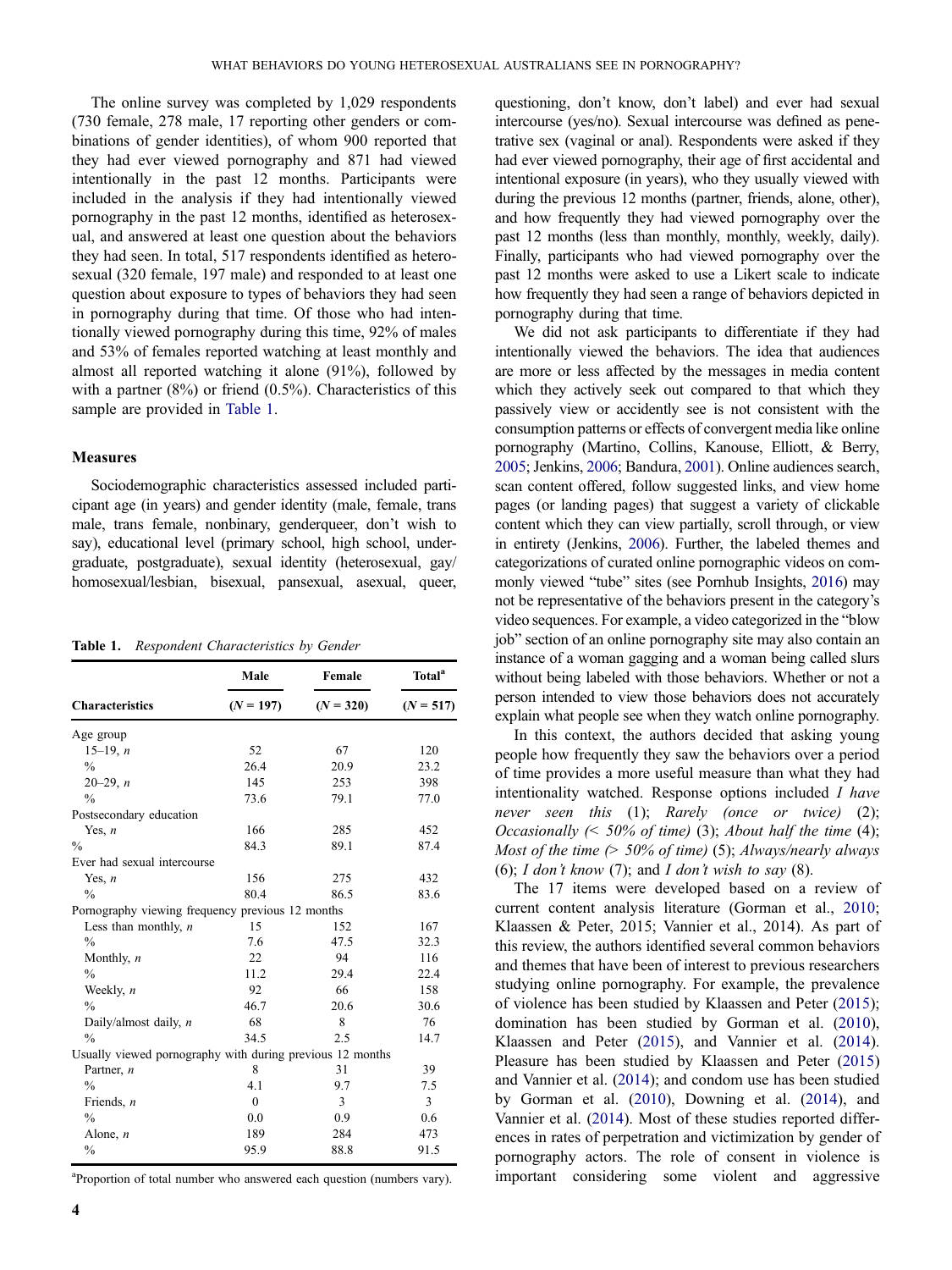behaviors may occur within consenting relationships (McKee, [2015](#page-10-0)). These variables were also selected in accordance with public criticisms of pornography stating that the prevalence of heterosexual anal intercourse is increasing (and claims that the act is not pleasurable for many women), pornography is overly focused on men's pleasure, and pornography is demeaning toward women by depicting verbal slurs and abuse (Freedman, [2012](#page-9-0); McNally, [2015](#page-10-0)). In general there is a concern that young people are seeing these behaviors when they watch pornography, intentionally or not (Crabbe & Corlett, [2011\)](#page-9-0). Based on this review, the following 17 items were included:

- 1. Romance and/or affection
- 2. Focus on women's sexual pleasure
- 3. Focus on men's sexual pleasure
- 4. Condom use
- 5. Anal sex between a man and a woman
- 6. Woman being called names or slurs
- 7. Man being called names or slurs
- 8. Ejaculation onto a woman's face
- 9. Ejaculation onto a man's face
- 10. Woman being gagged while giving oral sex
- 11. Man being gagged while giving oral sex
- 12. Women being portrayed as "dominant"
- 13. Men being portrayed as "dominant"
- 14. Violence or aggression toward a man that appears to be consensual (i.e., he appears to enjoy it or want it),
- 15. Violence or aggression toward a woman that appears to be consensual (i.e., she appears to enjoy it or want it),
- 16. Violence or aggression toward a man that appears to be nonconsensual (i.e., he does not appear to enjoy it or want it),
- 17. Violence or aggression toward a woman that appears to be nonconsensual (i.e., she does not appear to enjoy it or want it)

We chose not to define these behaviors in line with our aims to understand how frequently young people perceive seeing each of them, rather than any objective measure of exposure.

#### Procedure

Ethics approval to conduct the study was granted from the Alfred Health Human Research Ethics Committee. Between January and March 2016 participants completed an anonymous online survey that consisted of questions about their demographics, sexual behaviors, pornography exposure, drug and alcohol consumption, lifestyle behaviors, and general well-being.

#### Data Analyses

Responses relating to frequency of viewing different behaviors were dichotomized for analysis. The derived

binary variable consisted of half of the response options in each of the new categories. Response options About half the time, Most of the time  $($ >50% of time), and Always/nearly always were recategorized to create the measure for "frequent" exposure ( $\geq 50\%$ ) and *I have never seen this, Rarely* (once or twice), and Occasionally  $(50\% \text{ of time})$  were recategorized as "less frequent" exposure.

In addition to the 17 individual behaviors, a violence variable was derived by combining all four violence measures (Violence or aggression toward a man, which appears to be consensual; Violence or aggression toward a woman, which appears to be consensual; Violence or aggression toward a man, which appears to be nonconsensual; Violence or aggression toward a woman, which appears to be nonconsensual) to report on exposure to any form of violence toward either male or female actors/subjects. The first three hypotheses were tested using McNemar's (chi-square) test of paired nominal data. For the final hypothesis, logistic regression analysis was conducted for each behavior, with age (in years) and gender (male versus female; participants not identifying as male or female were excluded from this analysis) as covariates, to determine whether age and gender were associated with frequently seeing each behavior. Participants were excluded from both descriptive and statistical analysis if they did not respond to any of the 17 exposure items.

#### Results

[Table 2](#page-6-0) illustrates the frequency at which the sample reported seeing each of the 17 behaviors when they viewed pornography over the previous 12 months. Frequency of viewing different behaviors was categorized into "frequent"  $\geq 50\%$  of the time) and "less frequent" (< 50% of the time). [Table 3](#page-6-0) illustrates the proportion of respondents who reported seeing each behavior frequently ( $\geq 50\%$  of the time) when they watched pornography over the previous 12 months. Men's pleasure was seen frequently by the highest proportion of respondents (83% saw frequently), followed by men as dominant (70%). This is compared to women's pleasure (56%), ejaculation onto a woman's face (48%) and violence toward women that appears consensual (35%). In total, 8% of respondents reported frequently seeing violence toward a man that appears consensual and 9% reported frequently seeing condom use.

Our first hypothesis was that more participants would report frequently seeing romance/affection than violence. In contrast, a significantly higher proportion of young people frequently saw violence (37%) than saw romance/affection  $(27\%) (p < 0.01)$ .

Our second hypothesis was that more participants would report frequently seeing violence and slurs aimed toward women than toward men. In support of this, a significantly higher proportion of participants reported seeing slurs/name-calling, consensual violence, and nonconsensual violence directed toward women than toward men ( $p < 0.01$ ; [Table 4\)](#page-7-0).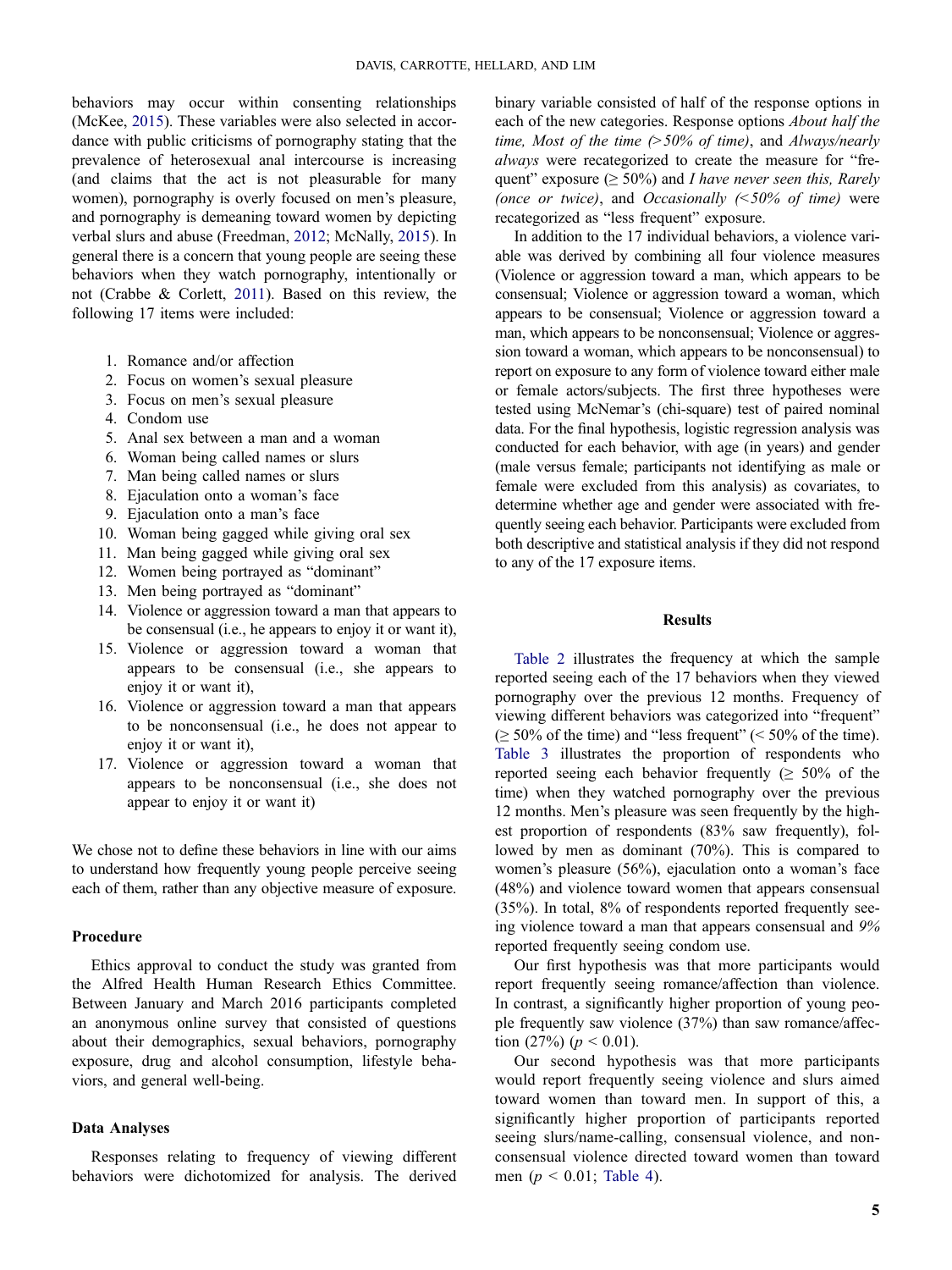| Exposure Frequency % ( $n = 517$ )                                  | <b>I Have Never</b><br><b>Seen This</b> | Rarely<br>(Once or<br>Twice) | Occasionally (<<br>50% of Time) | <b>About Half</b><br>the Time | Most of the Time<br>$($ > 50% of Time) | Always/<br><b>Nearly</b><br><b>Always</b> | Don't Know/<br>Wish to Sav |
|---------------------------------------------------------------------|-----------------------------------------|------------------------------|---------------------------------|-------------------------------|----------------------------------------|-------------------------------------------|----------------------------|
| Romance and or affection                                            | 11.4                                    | 33.5                         | 27.3                            | 13.5                          | 9.7                                    | 3.5                                       | 1.2                        |
| Focus on women's pleasure                                           | 3.9                                     | 13.9                         | 25.9                            | 20.9                          | 21.9                                   | 13.4                                      | 0.2                        |
| Focus on men's pleasure                                             | 3.1                                     | 5.4                          | 8.7                             | 15.7                          | 25.6                                   | 39.9                                      | 1.6                        |
| Condom use                                                          | 38.6                                    | 33.9                         | 16.9                            | 6.4                           | 1.9                                    | 0.4                                       | 1.9                        |
| Anal sex between a man and a woman                                  | 17.3                                    | 19.8                         | 27.3                            | 17.1                          | 12.6                                   | 4.5                                       | 1.6                        |
| Woman being called names or slurs                                   | 17.3                                    | 23.1                         | 22.1                            | 15.9                          | 12.2                                   | 6.2                                       | 3.3                        |
| Man being called names or slurs                                     | 49.4                                    | 33.1                         | 8.9                             | 4.1                           | 1.6                                    | 0.8                                       | 2.1                        |
| Ejaculation onto a woman's face                                     | 14.0                                    | 13.4                         | 23.8                            | 16.3                          | 19.6                                   | 11.1                                      | 1.9                        |
| Ejaculation onto a man's face                                       | 76.0                                    | 15.1                         | 3.9                             | 2.1                           | 1.4                                    | 0.4                                       | 1.2                        |
| Woman being gagged while giving<br>oral sex                         | 30.1                                    | 13.6                         | 24.5                            | 12.0                          | 12.6                                   | 5.2                                       | 1.9                        |
| Man being gagged while giving oral<br>sex                           | 81.4                                    | 11.5                         | 2.7                             | 1.9                           | 0.6                                    | 0.2                                       | 1.8                        |
| Woman portrayed as dominant                                         | 25.6                                    | 28.9                         | 28.0                            | 11.3                          | 4.1                                    | 1.0                                       | 1.2                        |
| Man portrayed as dominant                                           | 9.3                                     | 5.1                          | 15.2                            | 18.5                          | 26.2                                   | 23.3                                      | 2.5                        |
| Violence or aggression toward a man<br>that appears consensual      | 54.8                                    | 24.9                         | 10.7                            | 4.5                           | 3.1                                    | 0.8                                       | 1.4                        |
| Violence or aggression toward a<br>woman that appears consensual    | 26.0                                    | 15.2                         | 22.5                            | 12.4                          | 15.9                                   | 5.6                                       | 2.3                        |
| Violence or aggression toward a man<br>that appears nonconsensual   | 82.3                                    | 11.7                         | 2.5                             | 0.8                           | 0.6                                    | 0.0                                       | 2.1                        |
| Violence or aggression toward a<br>woman that appears nonconsensual | 56.5                                    | 17.5                         | 13.2                            | 5.8                           | 3.3                                    | 1.8                                       | 1.9                        |
| Any violence                                                        | 22.7                                    | 13.8                         | 23.7                            | 12.8                          | 17.3                                   | 6.4                                       | 3.3                        |

<span id="page-6-0"></span>Table 2. Reported Frequency of Seeing Behaviors in Pornography (Past 12 Months)

Table 3. Gender (Male/Female) and Age (Years) as Predictors for Reporting Seeing Behaviors Frequently in Pornography

|                                                                           |             | % Who Have Seen<br><b>Behavior</b><br>$\geq$ 50% of the Time in the<br>Past 12 Months |                        | Gender                           |         |      |           | Age                   |         |        |      |                   |
|---------------------------------------------------------------------------|-------------|---------------------------------------------------------------------------------------|------------------------|----------------------------------|---------|------|-----------|-----------------------|---------|--------|------|-------------------|
| <b>Exposure Type</b>                                                      | $n^{\rm a}$ | Overall                                                                               | Male<br>$(n =$<br>197) | Female<br>$(n =$<br><b>320</b> ) | OR      | 95%  | <b>CI</b> | $\boldsymbol{p}$      |         | OR 95% | CI   | p                 |
| Romance and/or affection                                                  | 511         | 27.0                                                                                  | 28.6                   | 26.0                             | 0.88    | 0.59 |           | 1.32 0.543            | 1.01    | 0.95   | 1.07 | 0.766             |
| Focus on women's pleasure                                                 | 516         | 56.2                                                                                  | 59.4                   | 54.2                             | 0.78    | 0.55 | 1.13      | 0.191                 | $0.94*$ | 0.89   | 0.99 | 0.020             |
| Focus on men's pleasure                                                   | 508         | 82.5                                                                                  | 79.8                   | 84.1                             | 1.39    | 0.87 | 2.22      | $0.164$ 1.09*         |         | 1.02   | 1.18 | 0.018             |
| Condom use                                                                | 506         | 8.9                                                                                   | 11.5                   | 7.3                              | 0.61    | 0.33 | 1.13      | 0.114                 | 0.99    | 0.90   | 1.09 | 0.858             |
| Anal sex between a man and a woman                                        | 508         | 34.7                                                                                  | 42.6                   | 29.7                             | $0.58*$ | 0.40 | 0.85      | 0.005                 | $1.07*$ | 1.01   | 1.13 | 0.026             |
| Woman being called names or slurs                                         | 499         | 35.5                                                                                  | 33.3                   | 36.8                             | 1.14    | 0.78 | 1.67      | 0.491                 | 0.95    | 0.89   | 1.00 | 0.057             |
| Man being called names or slurs                                           | 505         | 6.5                                                                                   | 10.4                   | 4.2                              | $0.38*$ | 0.18 | 0.78      | 0.008                 | 1.00    | 0.90   | 1.12 | 0.971             |
| Ejaculation onto a woman's face                                           | 506         | 47.0                                                                                  | 57.0                   | 42.2                             | $0.54*$ | 0.38 | 0.78      | 0.001                 | 0.97    | 0.92   | 1.03 | 0.308             |
| Ejaculation onto a man's face                                             | 510         | 3.9                                                                                   | 2.6                    | 4.8                              | 1.99    | 0.71 | 5.59      | 0.192                 | 1.08    | 0.94   | 1.25 | 0.263             |
| Woman being gagged while giving oral sex                                  | 505         | 30.5                                                                                  | 30.3                   | 30.6                             | 0.99    | 0.98 |           | 0.67 1.470 0.95       |         | 0.89   | 1.01 | 0.075             |
| Man being gagged while giving oral sex                                    | 506         | 2.8                                                                                   | 1.5                    | 3.5                              | 2.78    | 0.75 |           | 10.30 0.126 1.25      |         | 1.05   | 1.48 | 0.011             |
| Woman being portrayed as dominant                                         | 509         | 16.5                                                                                  | 21.9                   | 13.1                             | $0.55*$ | 0.34 |           | 0.88 0.013 1.05       |         | 0.98   | 1.13 | 0.148             |
| Man being portrayed as dominant                                           | 502         | 69.7                                                                                  | 64.8                   | 72.8                             | 1.43    | 0.97 | 2.11      | 0.072 0.96            |         | 0.90   | 1.02 | 0.187             |
| Violence or aggression toward a man that appears to be<br>consensual      | 508         | 8.5                                                                                   | 11.7                   | 6.4                              | $0.50*$ | 0.27 |           | 0.94 0.031 0.93       |         |        |      | 0.84 1.03 0.149   |
| Violence or aggression toward a woman that appears to be<br>consensual    | 503         | 34.8                                                                                  | 29.1                   | 38.4                             | $1.48*$ | 1.00 |           | $2.18$ 0.047 0.92*    |         |        |      | 0.87 0.98 0.006   |
| Violence or aggression toward a man that appears to be<br>nonconsensual   | 504         | 1.4                                                                                   | 0.5                    | 1.9                              | 3.75    |      |           | 0.45 31.47 0.223 0.91 |         |        |      | 0.71 1.17 0.475   |
| Violence or aggression toward a woman that appears to be<br>nonconsensual | 505         | 11.1                                                                                  | 6.1                    | 14.2                             | $2.49*$ | 1.28 |           | 4.86 0.007 0.94       |         |        |      | 0.85 1.03 0.160   |
| Any violence                                                              | 515         | 36.5                                                                                  | 32.0                   | 39.3                             | 1.21    | 0.79 |           | $1.86$ 0.378 0.87*    |         |        |      | $0.82$ 0.94 0.000 |

<sup>a</sup>Total number of complete responses for each question.

 $*_{p}$  < 0.05.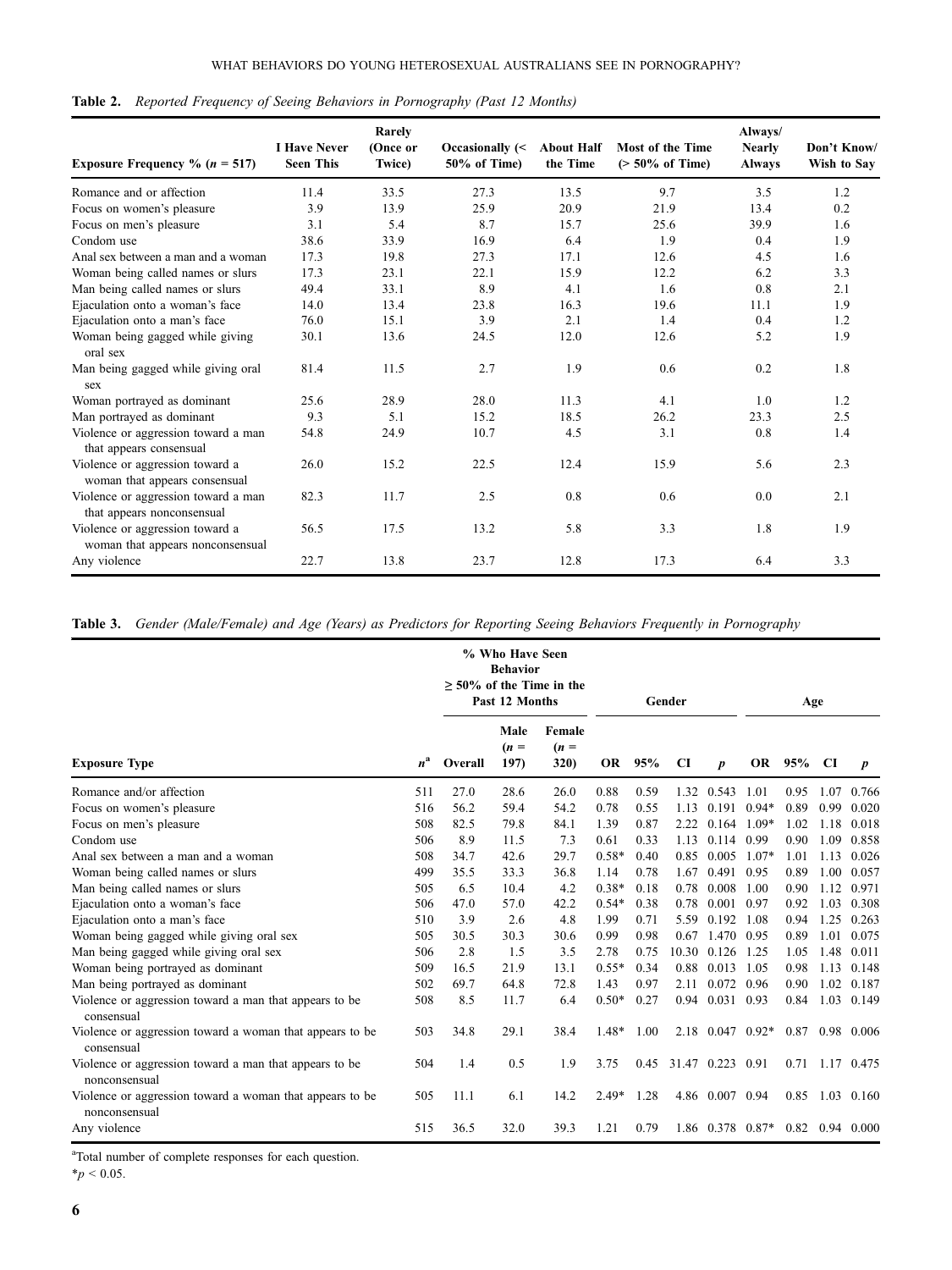| <b>Proportion of Participants Who Saw Behavior Frequently</b> | $\frac{0}{0}$ |             |  |  |
|---------------------------------------------------------------|---------------|-------------|--|--|
| Men being portrayed as dominant                               | 69.70         | ${}< 0.01$  |  |  |
| Women being portrayed as dominant                             | 16.50         |             |  |  |
| Men's pleasure                                                | 82.50         | ${}< 0.01$  |  |  |
| Women's pleasure                                              | 56.20         |             |  |  |
| Men being called names or slurs                               | 6.50          | ${}< 0.01$  |  |  |
| Women being called names or slurs                             | 35.50         |             |  |  |
| Consensual violence directed toward men                       | 8.5           | ${}_{0.01}$ |  |  |
| Consensual violence directed toward women                     | 34.80         |             |  |  |
| Nonconsensual violence directed toward men                    | 1.40          | ${}_{0.01}$ |  |  |
| Nonconsensual violence directed toward women                  | 11.10         |             |  |  |

<span id="page-7-0"></span>Table 4. Difference in Proportion of Respondents Who Saw Behavior "Frequently" ( $\geq 50\%$  of the Time)

Third, we hypothesized that a higher proportion of participants would report frequently seeing men's pleasure and men's dominance than women's pleasure and women's dominance. As illustrated in Table 4, our results support this hypothesis with a significantly higher proportion of participants frequently seeing male dominance and male pleasure than female dominance and female pleasure ( $p < 0.01$ ).

Finally, we hypothesized that more female participants and younger age participants would report frequently seeing romance/affection and fewer would report frequently seeing violence/dominance compared with male participants and older participants. [Table 3](#page-6-0) illustrates associations between seeing behaviors frequently and gender (male/female) and age (by year). In contrast to our hypothesis, there was no association between frequently seeing romance/affection and either gender or age. Also in contrast, frequently seeing violence toward a woman that appears consensual was significantly associated with being female and younger in age  $(p < 0.05)$ . Frequently seeing violence toward a woman that appears nonconsensual was associated with being female  $(p < 0.01)$ . When we combined the four violence categories (consensual and nonconsensual violence toward both women and men) into a single measure, we saw an association with younger age ( $p < 0.01$ ). Frequently seeing men's pleasure was associated with being older ( $p < 0.01$ ) while frequently seeing women's pleasure was associated with being younger ( $p \le 0.05$ ). Male and older participants were significantly more likely to report frequently seeing heterosexual anal sex ( $p < 0.05$ ), while male participants were also more likely to report seeing women's dominance  $(p < 0.01)$ , ejaculation onto a woman's face or body  $(p < 0.01)$ , violence toward a man which appears consensual  $(p < 0.05)$ , and men being called names and slurs  $(p < 0.05)$ .

#### Discussion

The present cross-sectional study investigated how frequently a group of young Australians saw a range of behaviors commonly represented in pornography over the previous 12 months. Perhaps unsurprisingly we found that men's pleasure and men's dominance were seen frequently by

the highest proportion of participants surveyed. However, a range of interesting results emerged from our data showing significant differences in how frequently participants reported seeing some behaviors based on their gender or their age.

Contrary to findings from previous studies (Romito & Beltramini, [2015;](#page-10-0) Vandenbosch, [2015](#page-10-0)) and to our first hypothesis, a significantly higher proportion of respondents reported frequently seeing violence than those who reported frequently seeing romance/affection when they watched pornography during the previous 12 months. This may be because online pornography contains more violence than romance/affection or because young people perceive violence more often than romance/affection. It may also indicate differences in seeing violence between heterosexual young people in Australia ages 15 to 29 and other groups of young people previously studied; for example, in one study Dutch adolescents were twice as likely to have seen affection-themed pornography as violence-themed pornography (Vandenbosch, [2015](#page-10-0)). It could also indicate changes in pornographic content between 2013 when the Dutch study was conducted and the current study.

The results of this study were consistent with our second hypothesis—that more participants would report frequently seeing violence and slurs aimed toward women than toward men. These findings extend claims made about representations of violence (Gorman et al., [2010;](#page-9-0) Vannier et al., [2014\)](#page-10-0) and gender inequality (Klaassen & Peter, [2015;](#page-10-0) Gorman et al., [2010](#page-9-0)) in online pornography by demonstrating that when young people did see violence, they saw it directed toward women signifcantly more than toward men.

Results also supported our third hypothesis that more participants would report frequently seeing men's pleasure and men's dominance than women's pleasure and women's dominance. These findings also suggest that perceptions of the behaviors seen by young people surveyed here are broadly consistent with findings from content analysis studies that gender inequality relating to pleasure and dominance are commonly present in online pornography (Klaassen & Peter, [2015](#page-10-0); Gorman et al., [2010](#page-9-0)). These findings generate important insights to complement research that has demonstrated the potential implications of repeatedly viewing gender inequality in pornography on men's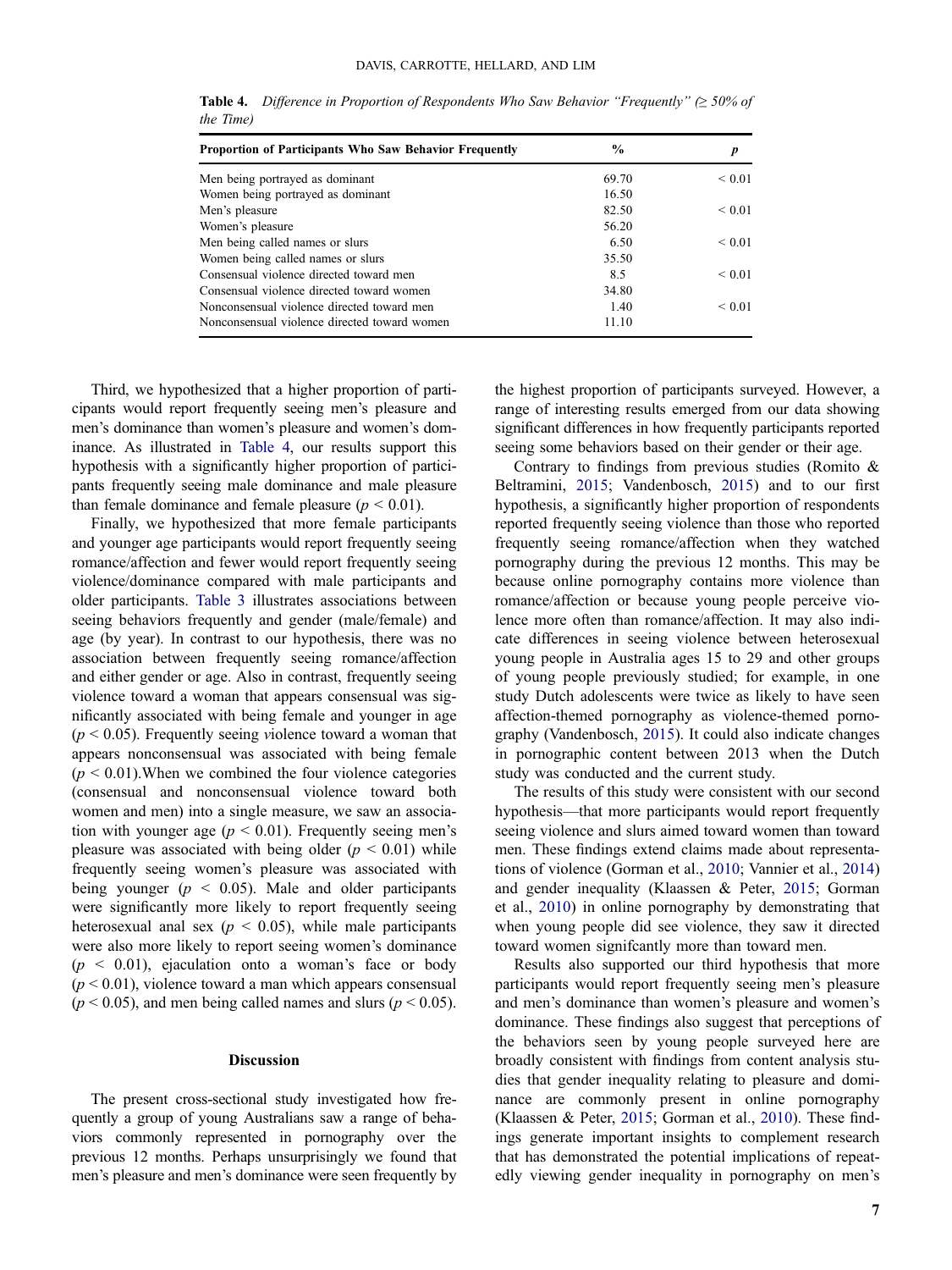expectations and behaviors during sexual encounters with women (Sun et al., [2014](#page-10-0)).

Contrary to our fourth and final hypothesis, female participants were significantly more likely than male participants to report frequently seeing consensual and nonconsensual violence toward women. These unanticipated findings are in contrast to previous research with young people (Romito & Beltramini, [2015;](#page-10-0) Vandenbosch, [2015\)](#page-10-0) and anecdotes about the types of pornography that young women view. However, they are consistent with findings from a previous study with adults that investigated differences in the perceptions of behaviors in pornography and found that men perceived less aggression and degradation toward women in pornography than women perceived (Glascock, [2005\)](#page-9-0). While it is possible that female respondents objectively saw more violent pornography, an alternate explanation is that female respondents are more able and willing to interpret the behaviors that they see in pornography as violent. Young male respondents, in contrast, may not identify the same behaviors they see in pornography as violent toward women.

Further, being younger in age actually increased the likelihood that a participant would report frequently seeing women's pleasure and any type of violence. One explanation might be that older people are better at identifying subtleties in women's pleasure (or displeasure) due to more real-world sexual experience and therefore are less likely to think what they see in pornography represents women's pleasure. It could also be suggested that younger age participants may have normalized verbal and physical violence as part their understanding of women's pleasure because of their earlier age of exposure to pornography compared to older participants (Lim et al., [2017\)](#page-10-0). However, more research with young people to explore these differences and perceptions is needed to unpack possible explanations.

Overall results support the literature that suggests pornography seen by young people commonly preferences male sexual dominance and pleasure over women's and that gender inequality is embedded in the scenes (Gorman et al., [2010;](#page-9-0) Klaassen & Peter, [2015\)](#page-10-0). We extend this work by showing that this content is reflected in what this group of young people actually perceive they are seeing.

#### Implications and Directions for Future Research

To date, there has been limited research into how frequently young people perceive seeing behaviors like violence and gender inequality when they watch pornography. The heterosexual young people surveyed here reported frequently seeing sexualized depictions of gender inequality, and though less frequent, a concerning proportion also reported frequently seeing violence toward women in the pornography they had watched. While our study did not investigate links between seeing behaviors in pornography and attitudes or behaviors among young people, it provides a critical first step in understanding how young people interpret what they see when they watch pornography.

These findings have important implications when understood in the context of a range of literature (e.g., Bandura, for pornography to glamorize violent, demeaning, or painful behaviors as desirable, by sanitizing them as occurring without implications such as pain and other consequences (Kunkel, [2009,](#page-10-0) p. 16). The study findings suggest a range of future directions for research, including more detailed qualitative work to draw out how young people perceive the impact of frequently seeing such behaviors as women being verbally abused, gagged, or participating in anal sex on their own sexual scripts and sexual subjectivity. Specifically, they raise interesting questions for future studies with young people about the way that they perceive both violence and pleasure in pornography and how seeing these behaviors in pornography influences their own understanding of sex and sexuality. For example, while just over half of respondents did report seeing women's pleasure frequently, a similar proportion of respondents, when they viewed pornography, frequently saw behaviors that could be considered demeaning to women (e.g., ejaculation onto the face of a woman, violence against women that appears consensual, slurs directed at women, heterosexual anal sex, woman gagging during oral sex). The fact that respondents more frequently saw these behaviors than they saw women portrayed as dominant deserves further exploration in research with young people.

[2001;](#page-9-0) Albury, [2014](#page-9-0); Lim et al., [2015;](#page-10-0) Rothman et al., [2015](#page-10-0); Sun et al., [2014;](#page-10-0) Wright, [2013\)](#page-10-0) which identifies the potential

This study is an important contribution to the field of knowledge about pornography exposure, because rather than attempting to provide an objective measure of how frequently these behaviors occur in pornography, our findings draw attention to the gendered ways that behaviors are identified and reported on by young heterosexual audiences. Perhaps most important, they provide some evidence to suggest that interventions like formal school-based education targeting young people with information about potential harms of pornography could be expanded beyond a focus on the potential risks of watching the content toward a broader approach which recognizes the social and cultural contexts in which young people see and make sense of behaviors represented in pornography. The data presented here support the need for more discussion with both young men and women about how they interpret behaviors (in pornography and in reality) and the potential effects of frequent exposure to sexualized gender inequality and violence toward women. While this study focused on heterosexual young people, further work is required to understand how gender- or sexuality- diverse young people, perceive the images they see in pornography and their specific experiences of its effects.

#### Limitations

A number of limitations should be considered when interpreting the results of this study. Results are drawn from a convenience sample and are not generalizable to all young Australians. The sample was skewed toward female, tertiary-educated respondents, which is common in sexual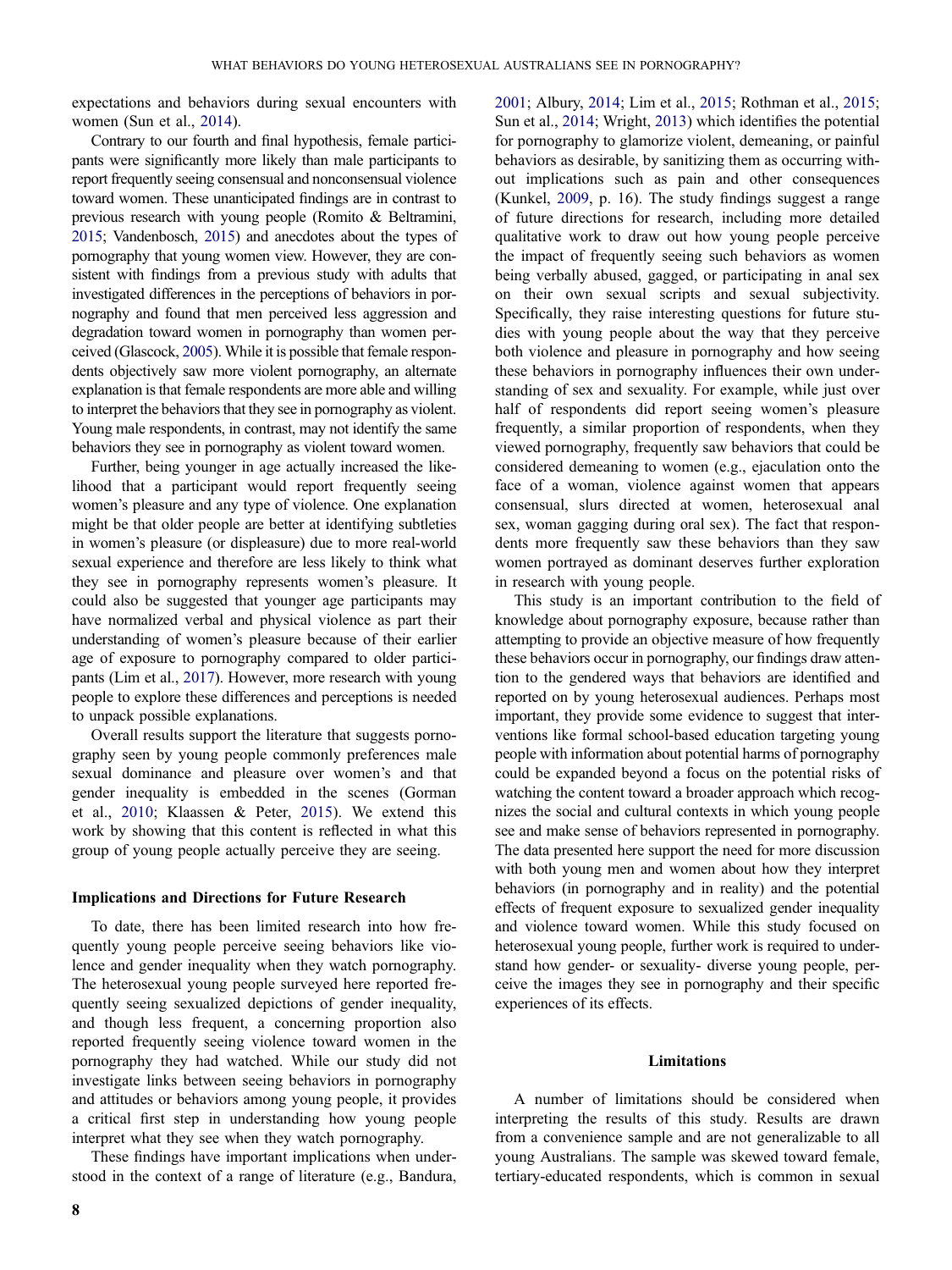<span id="page-9-0"></span>health research (Richters et al., [2014](#page-10-0); Smith, Rissel, Richters, Grulich, & De Visser, [2003](#page-10-0)). Further research with other sociodemographic groups and specific pornographic genres should be conducted to understand exposure patterns in a broader cross-section of the community and within different subgroups.

For reasons we have outlined, our measure did not provide an objective quantification or indicate rates of violence (or other behaviors) in pornography or seen by young people. Further, we did not differentiate between what participants actively sought out to watch compared to what they passively saw when watching pornography. Rather, as discussed, the measures provide an indication of how frequently young people in this study perceive seeing behaviors. Further research would be useful to verify and explore the results presented here with young people. Finally, although the survey was conducted online to reduce social desirability and recall bias, it was difficult to control for some amount of bias in what male and female participants reported seeing over the previous 12 months. For example, participants may be responding to an element of social pressure or knowledge of popular critiques of pornography and therefore underreport seeing violence toward women in the pornography they viewed. We were also asking participants to judge how frequently they had seen behaviors over a 12-month period. As a result, primacy and recency biases may affect those behaviors they reported viewing frequently.

#### Conclusion

This research highlights gaps in the literature examining the types of behaviors that young people see in pornography and correlates of seeing these behaviors. The results illustrate the importance of further research to better understand the way that different groups of young people perceive the behaviors represented in pornography and the impact of commonly seeing gender inequality and violence in pornography on the sociosexual scripts of young people. The proportion of heterosexual young people surveyed who reported frequently seeing gender inequality and violence in pornography confirms that this issue deserves the attention of public health, violence prevention, and sexual education researchers and policymakers.

#### Funding and Acknowledgments

The authors would like to acknowledge AMP's Tomorrow Fund for their financial contribution to this work. Angela Davis is supported by an Australian government National Health and Medical Research Council Postgraduate Scholarship. Megan Lim is supported by the Jim and Margaret Beever Fellowship. The authors gratefully acknowledge the contribution to this work of the Victorian Operational Infrastructure Support Program received by Burnet Institute.

#### References

- Albury, K. (2014). Porn and sex education, porn as sex education. Porn Studies, 1, 172–181. doi:[10.1080/23268743.2013.863654](https://doi.org/10.1080/23268743.2013.863654)
- Austin, E. (2010). Receiver-oriented message analysis: Lessons from alcohol advertising. In A. Jordan, D. Kunkel, J. Manganello, & M. Fishbein (Eds.), Media messages and public health: A decisions approach to content analysis (pp. 192–210). New York, NY: Routledge.
- Bandura, A. (2001). Social cognitive theory of mass communication. Media Psychology, Theoretical Integration and Research Synthesis Essay (3), 265–299.
- Beyens, I., Vandenbosch, L., & Eggermont, S. (2014). Early adolescent boys' exposure to Internet pornography: Relationships to pubertal timing, sensation seeking, and academic performance. Journal of Early Adolescence, 35, 1045–1068. doi:[10.1177/0272431614548069](https://doi.org/10.1177/0272431614548069)
- Bonino, S., Ciairano, S., Rabaglietti, E., & Cattelino, E. (2006). Use of pornography and self-reported engagement in sexual violence among adolescents. European Journal of Developmental Psychology, 3, 265– 288. doi:[10.1080/17405620600562359](https://doi.org/10.1080/17405620600562359)
- Braun-Courville, D. K., & Rojas, M. (2009). Exposure to sexually explicit Websites and adolescent sexual attitudes and behaviors. Journal of Adolescent Health, 45, 156–162. doi:[10.1016/j.jadohealth.2008.12.004](https://doi.org/10.1016/j.jadohealth.2008.12.004)
- Bridges, A. J. (2010). Methodological considerations in mapping pornography content. In K. Boyle (Ed.), Everyday pornography (pp. 34–39). New York, NY: Routledge/Taylor & Francis Group.
- Bridges, A. J., Wosnitzer, R., Scharrer, E., Sun, C., & Liberman, R. (2010). Aggression and sexual behavior in best-selling pornography videos: A content analysis update. Violence Against Women, 16, 1065–1085. doi:[10.1177/1077801210382866](https://doi.org/10.1177/1077801210382866)
- Brown, J. D., & L'Engle, K. L. (2009). X-rated: Sexual attitudes and behaviors associated with U.S. early adolescents' exposure to sexually explicit media. Communication Research, 36, 129–151. doi:[10.1177/](https://doi.org/10.1177/0093650208326465) [0093650208326465](https://doi.org/10.1177/0093650208326465)
- Bryant, P., & Shim, J. W. (2008). Gender, sexual affect, and motivations for Internet pornography use. International Journal of Sexual Health, 20, 187–199. doi:[10.1080/19317610802240154](https://doi.org/10.1080/19317610802240154)
- Carrotte, E. R., Vella, A. M., & Lim, M. S. C. (2015). Predictors of "liking" three types of health and fitness-related content on social media: A cross-sectional study. Journal of Medical Internet Research, 17, e205. doi:[10.2196/jmir.4803](https://doi.org/10.2196/jmir.4803)
- Crabbe, M., & Corlett, D. (2011). Eroticising inequality: Technology, pornography, and young people. Redress, 20, 11–15.
- Downing, M. J., Jr., Schrimshaw, E. W., Antebi, N., & Siegel, K. (2014). Sexually explicit media on the Internet: A content analysis of sexual behaviors, risk, and media characteristics in gay male adult videos. Archives of Sexual Behavior, 43, 811–821. doi:[10.1007/s10508-013-](https://doi.org/10.1007/s10508-013-0121-1) [0121-1](https://doi.org/10.1007/s10508-013-0121-1)
- Flood, M. (2007). Exposure to pornography among youth in Australia. Journal of Sociology, 43, 45–60. doi:[10.1177/1440783307073934](https://doi.org/10.1177/1440783307073934)
- Freedman, M. (2012, August 7). Porn is the new sex education, writes Mia Freedman. Retrieved from [http://www.news.com.au/national/nsw-act/](http://www.news.com.au/national/nsw-act/porn-is-the-new-sex-education/story-fndo4bst-1226419930607) [porn-is-the-new-sex-education/story-fndo4bst-1226419930607](http://www.news.com.au/national/nsw-act/porn-is-the-new-sex-education/story-fndo4bst-1226419930607)
- Glascock, J. (2005). Degrading content and character sex: Accounting for men and women's differential reactions to pornography. Communication Reports, 18, 43–53. doi:[10.1080/08934210500084230](https://doi.org/10.1080/08934210500084230)
- Gorman, S., Monk-Turner, E., & Fish, J. N. (2010). Free adult Internet Web sites: How prevalent are degrading acts? Gender Issues, 27, 131–145. doi:[10.1007/s12147-010-9095-7](https://doi.org/10.1007/s12147-010-9095-7)
- Gossett, J. L., & Byrne, S. (2002). "Click here": A content analysis of Internet rape sites. Gender and Society, 16, 689–709. doi:[10.1177/](https://doi.org/10.1177/089124302236992) [089124302236992](https://doi.org/10.1177/089124302236992)
- Häggström-Nordin, E., Hanson, U., & Tydén, T. (2005). Associations between pornography consumption and sexual practices among adolescents in Sweden. International Journal of STD and AIDS, 16, 102– 107. doi:[10.1258/0956462053057512](https://doi.org/10.1258/0956462053057512)